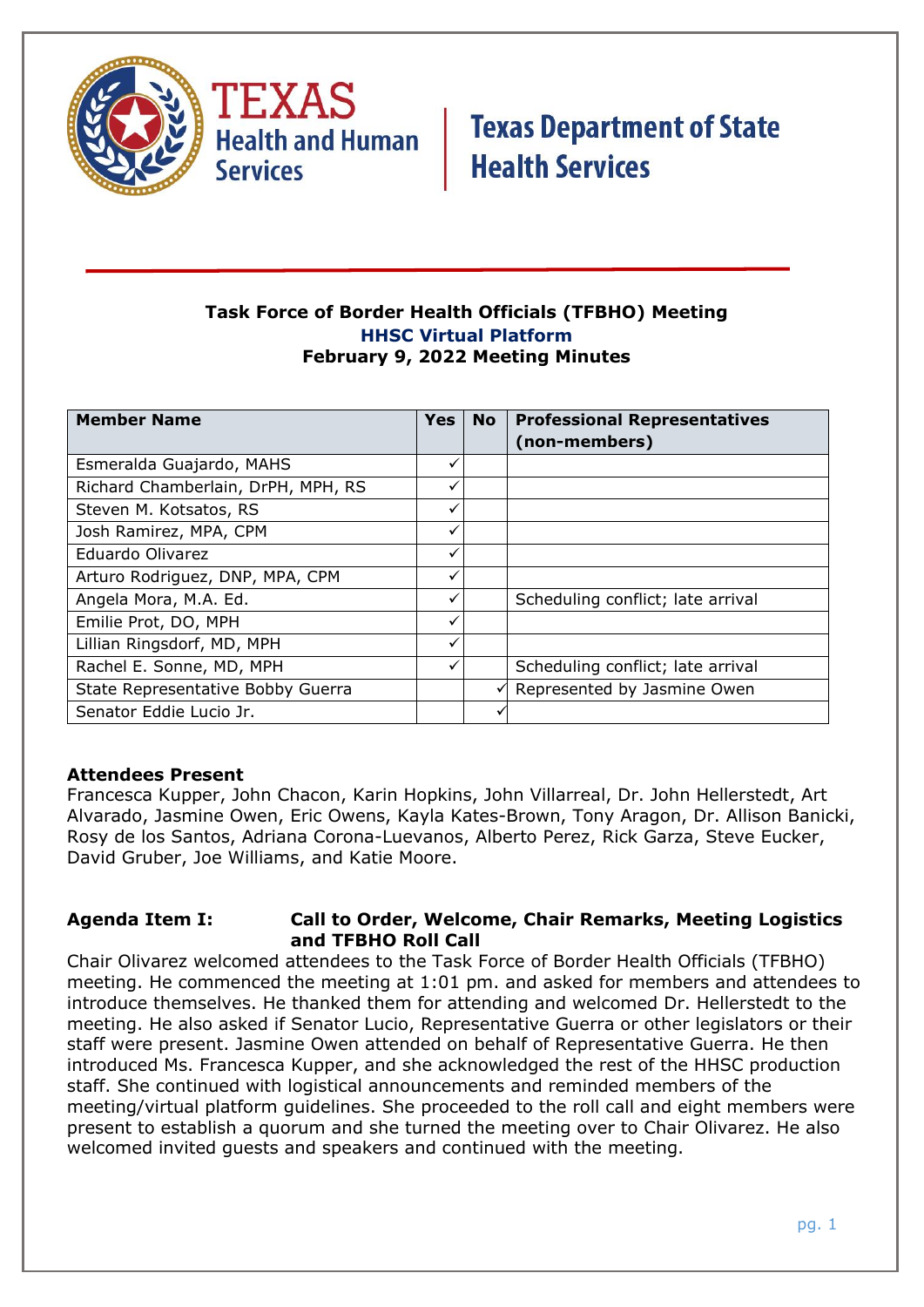

## **Agenda Item II: Consideration of February 9, 2022 Meeting Minutes**

Chair Olivarez asked members to review the December 9, 2021 Meeting Minutes. He asked for members to review the meeting minutes and requested for a motion to approve the draft meeting minutes. Mr. Josh Ramirez provided the first while Mr. Steven Kotstatos seconded the motion. Chair Olivarez acknowledged the motions and asked Ms. Kupper to initiate a roll call vote to approve the meeting minutes. The motion carried and the minutes were approved.

### **Agenda Item III: Update: COVID-19 Vaccines and boosters**

Chair Olivarez welcomed Mr. Tony Aragon, Immunization Unit Director (DSHS) and Mr. David Gruber, Associate Commissioner for Regional and Local Health Operations to provide the COVID-19 Vaccine Update. Mr. Aragon began by informing members that 41 million doses have been administered, which is an incredible feat because 6-8 million doses are usually administered annually under normal circumstances. That equates to the following approximate figures:

20 million people vaccinated with at least one dose

- 17 million people fully vaccinated
- 6 million people have received a booster dose.

There is a lot of room for improvement because many people can benefit from the additional benefits of protection against COVID-19. Waning immunity exists among people who are immunocompromised. The booster dose is important because it adds additional protection against current and future variants.

Mr. Aragon continued by stating that Pfizer would soon be initiating a new age expansion for children from 6 months to 4 years of age pending approval. Currently, Pfizer vaccine is approved for children 5 years and older. If approved, administration may begin by the end of the month or sometime in March. Providers can order the vaccine now but won't be able to administer until CDC approves it. Small allocations will be sent to states and other jurisdictions initially. Providers can also order doses based on availability. Additionally, on January 31, the Moderna vaccine officially changed their name to Spikevax.

Chair Olivarez asked if members had any questions for Mr. Aragon. Members asked questions about vaccine data per county and about anti-viral and therapeutic medications. Mr. Aragon answered the questions accordingly. Chair Olivarez confirmed that Mr. Gruber didn't have additional updates.

Chair Olivarez welcomed Dr. Hellerstedt to continue the conversation. He informed members that is his mantra was now focused on boosters. He encouraged everyone to continue to promote countermeasures such as distancing, mask-wearing, including vaccines and handwashing. The most plentiful countermeasure is the vaccine, which is free and widely available. He reminded all that there are still 10 million Texans that are eligible for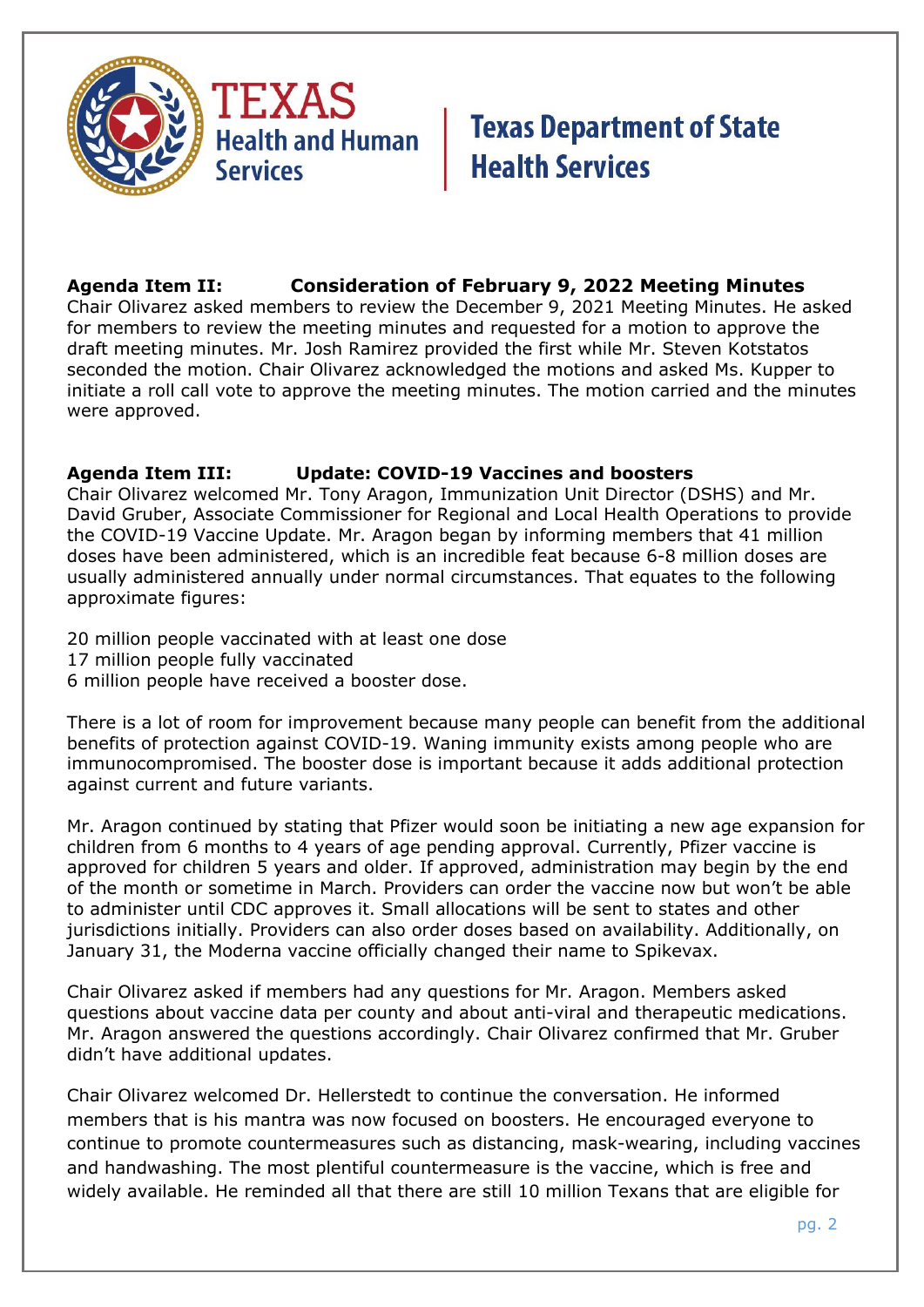

the booster dose, which provide long-term advantages to health. He also mentioned that while many believe they shouldn't bother to get the vaccine or boosters because people get COVID anyway. Unfortunately, with the Omicron variant, that is true to some degree, but it's not 100 percent true; getting the booster really does decrease the probability of getting ill. It absolutely decreases the number of people who go to the hospital or go to the grave because of COVID infection. He continued by stating that data shows that unvaccinated people are 97 times more likely to lose their life to Covid compared to vaccinated people. He reminded everyone that thousands of lives have been saved because of monoclonal infusion therapy. He also referenced the public health efforts are well understood but emphasized the fear of people having 2020 blindsight whereby many may have forgotten the loss of life and questioned why they made us do all these things; it all turned out okay, leading to a fundamental dilemma of prevention. Without public health protocols, it could have been much worse if we hadn't taken those precautions seriously. We need to help people understand the value of public health.

Members agreed and provided feedback regarding the severity of the pandemic and the tragedies that occurred, including the loss of life and childhood and the devastating repercussions of what crippling diseases cause and how COVID vaccine was an answer to many prayers. Chair Olivarez mentioned that people should realize the fact of how safe the vaccine is and how effective it is. He asked if any other members had any questions or comments for Dr. Hellerstedt. He thanked Dr. Hellerstedt for attending the meeting and for his support and moved on to the next agenda item.

**Agenda Item IV: Discussion: Promoting the Registered Sanitarian Profession** Chair Olivarez introduced Mr. Rick Garza, Multi Program Specialist, Regulatory Program Management from the Texas Department of Licensing and Regulation. Mr. Garza conducted a presentation with notes from the last time he presented in 2019 and additional information on how best to promote the sanitarian profession in Texas. His presentation covered the application process, including the sanitarian in training position. He also covered registration and corresponding requirements, rules and regulations, application, and fees regarding the profession.

Chair Olivarez thanked Mr. Garza for his presentation and expressed the goal of enhancing the registered sanitarian profession programmatically along the border and making it more accessible at the collegiate level as well. He also referenced cultural customs and traditions from Latin America that have influence on the border and how important it will be to collaborate with school systems and universities. He thanked Mr. Garza and moved on to the next agenda item.

#### **Agenda Item V: Discussion: DSHS' role regarding food inspections, water safety, microbiology**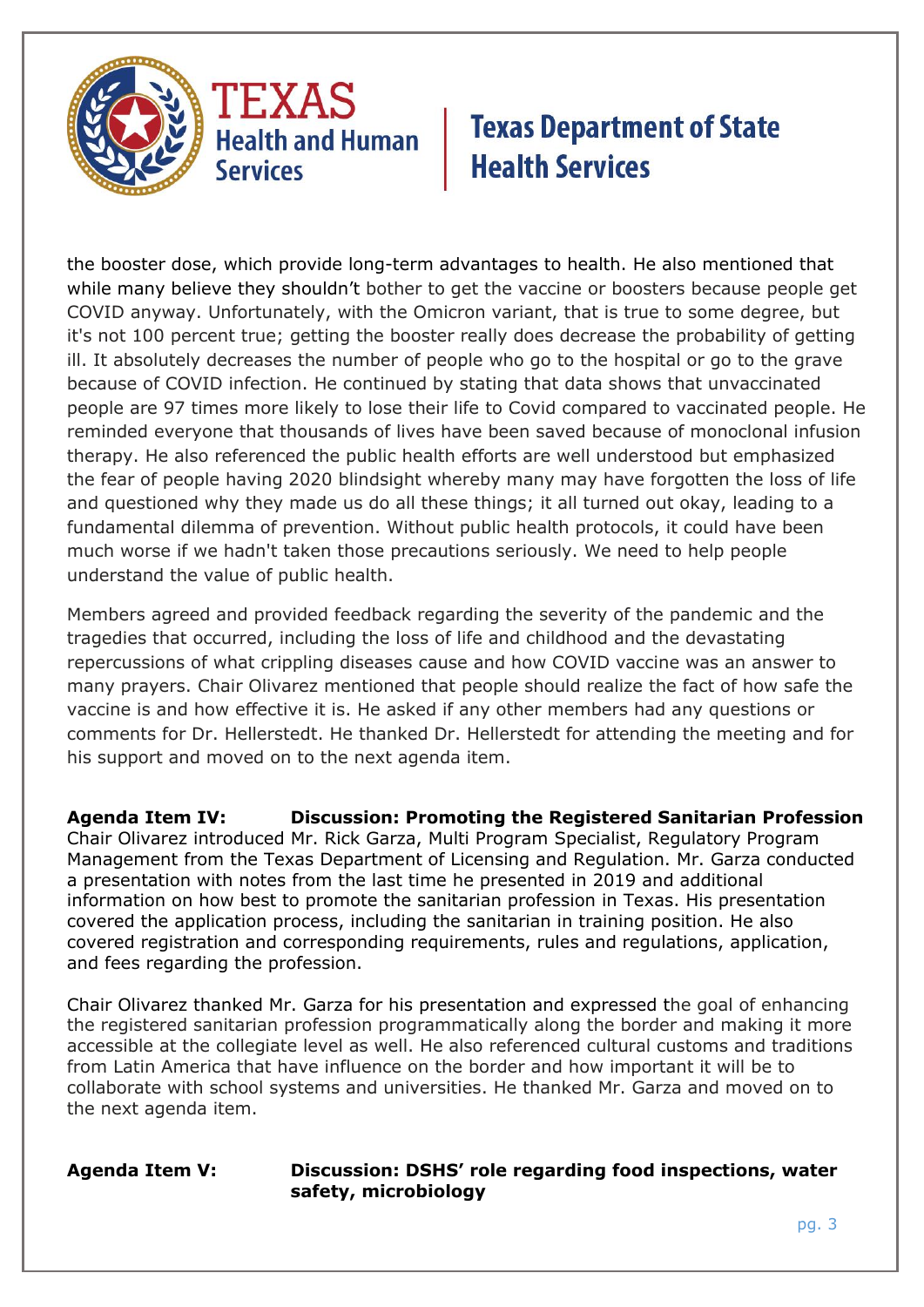

Chair Olivarez introduced Joe Williams and he, in turn, introduced Katie Moore, both from Retail Food Safety Branch Manager, Consumer Protection Program, Public Sanitation/Retail Food Safety Branch at DSHS. He informed members that he'd cover programmatic operations, including inspections, followed by Ms. Moore who will cover items regarding swimming pools and splash pads.

Mr. Williams conducted his presentation and reviewed a variety of topics from food establishment rules and manufacturing practices to jurisdictional regulations. Mr. Moore's part of the presentation focused on aquatic facilities, including swimming pools, splash pads, spa standards and codes. Both provided detailed information on the related topics. They answered questions from members and Chair Olivarez thanked them for their presentation.

#### **Agenda Item VI: Update: S.B. 1312 (86th Legislature Required Practicum – internal collaborative project**

Chair Olivarez introduced John Villarreal who reminded members about the rapid regional response plan that was being produced by Paul Grunenwald, State Veterinarian and acting Director for Infectious Disease and Prevention Section at DSHS. Mr. Villarreal noted that although Mr. Grunenwald is the state veterinarian, he's completing this project as a practicum for his doctorate program.

Mr. Grunenwald informed members of his plans to work with regional, central office and local health department staff to comply with the statute. He informed members that he is pursuing a doctorate in community health practice and is utilizing this project to complete his practicum. He also mentioned that he had collaborated with Office of Border Public Health since the onset of this project and will be producing an outline of the plan as his next step. The project will continue through the end of August.

Chair Olivarez thanked Mr. Grunenwald and asked members if they had any questions. There were no questions and he moved to the next agenda topic.

### **Agenda Item VII: Break**

Chair Olivarez announced the break at 2:48 p.m. He re-convened the meeting at 2:58 p.m.

### **Agenda Item VIII: Subcommittee Confirmations**

Chair Olivarez opened the conversation to determine and confirm subcommittee membership. Members discussed changes in roles and future subcommittee meetings in preparation for the upcoming 2022 Recommendations Report.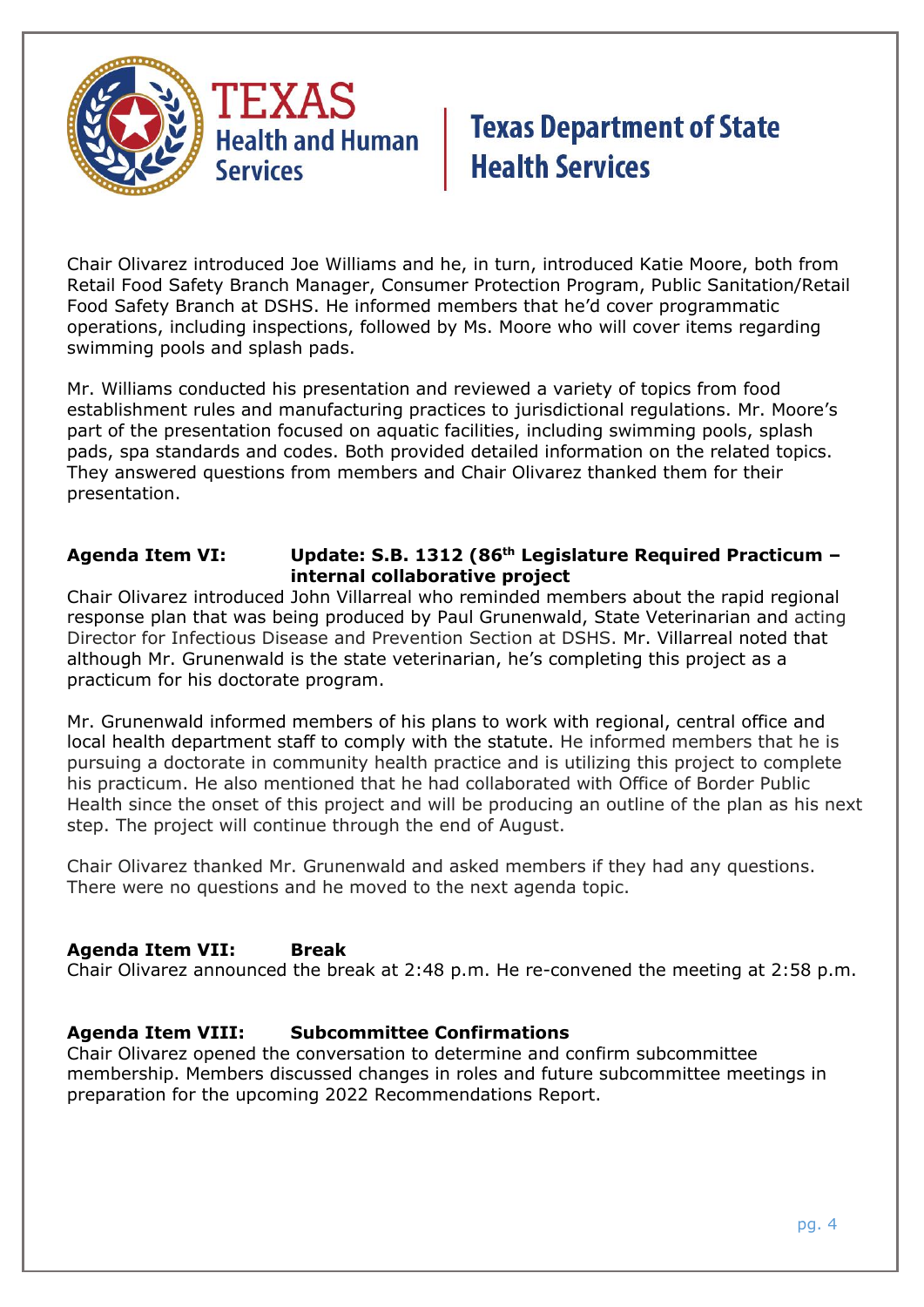

#### **Agenda Item IX: Discussion: Top three recommendations options; Subcommittee updates on recommendations**

Chair Olivarez asked a representative from each subcommittee to report on recommendation updates. He started with the Environmental Health Subcommittee. Mr. Steve Kotsatos provided updates regarding on the promotion and retention of Registered Sanitarians. Chair Olivarez also opened the conversation regarding illegal tire dumping, which leads to mosquito borne illnesses due to water trapping in tires. He also referenced failed legislation that has failed in the past and asked for updates on this topic. Members discussed this topic as well.

The conversation shifted to the Communicable Diseases and Chronic Diseases Subcommittees led by Dr. Prot, one of which referenced the childhood obesity. Ms. Owen of Representative Guerra's office expressed interest in the topic. Chair Olivarez referenced an educational component that might be strengthen this particular recommendation to aid in the prevention of diabetes in children, especially on the border. Dr. Prot expressed DSHS' role in providing facts on higher rates of childhood obesity on the border to aid with this recommendation. Chair Olivarez also noted possible links of complications of COVID-19 with diabetes patients and its importance with pediatric health.

Chair Olivarez moved to the Public Health Infrastructure Subcommittee and expressed interest in Health Information Exchange topic to improve communication between health care facilities and public health departments, including the integration of epidemiology and direct patient treatment. He also noted the potential development of information exchange between emergency medical and laboratory reporting systems at the state level to improve communication with regional and local public health department systems. Dr. Rodriguez also expressed the concern of expensive costs to join current systems.

Chair Olivarez moved onto the Maternal Child Health Subcommittee. Dr. Ringsdorf provided an update and explained that she'll meeting with the Maternal Child Health Program to strengthen related recommendations.

Mr. Villarreal asked for clarification if the four recommendations discussed would be the only ones included in the report. Chair Olivarez and Dr. Rodriguez mentioned the importance of all subcommittee work, especially when referring to short vs. long-term recommendations. They acknowledged that it may be best to narrow the scope for this year's report.

Chair Olivarez thanked Ms. Hopkins for her suggestion of having both short and long-term scopes for each recommendation.

### **Agenda Item X: Consideration to approve bylaws \***

Chair Olivarez referred to Mr. Villarreal regarding bylaws updates. He detailed the suggested edits to the bylaws. Members agreed with the changes and asked Mr. Villarreal to confirm to exceptions he noted. Chair Olivarez requested for a motion to approve the bylaws. Ms.